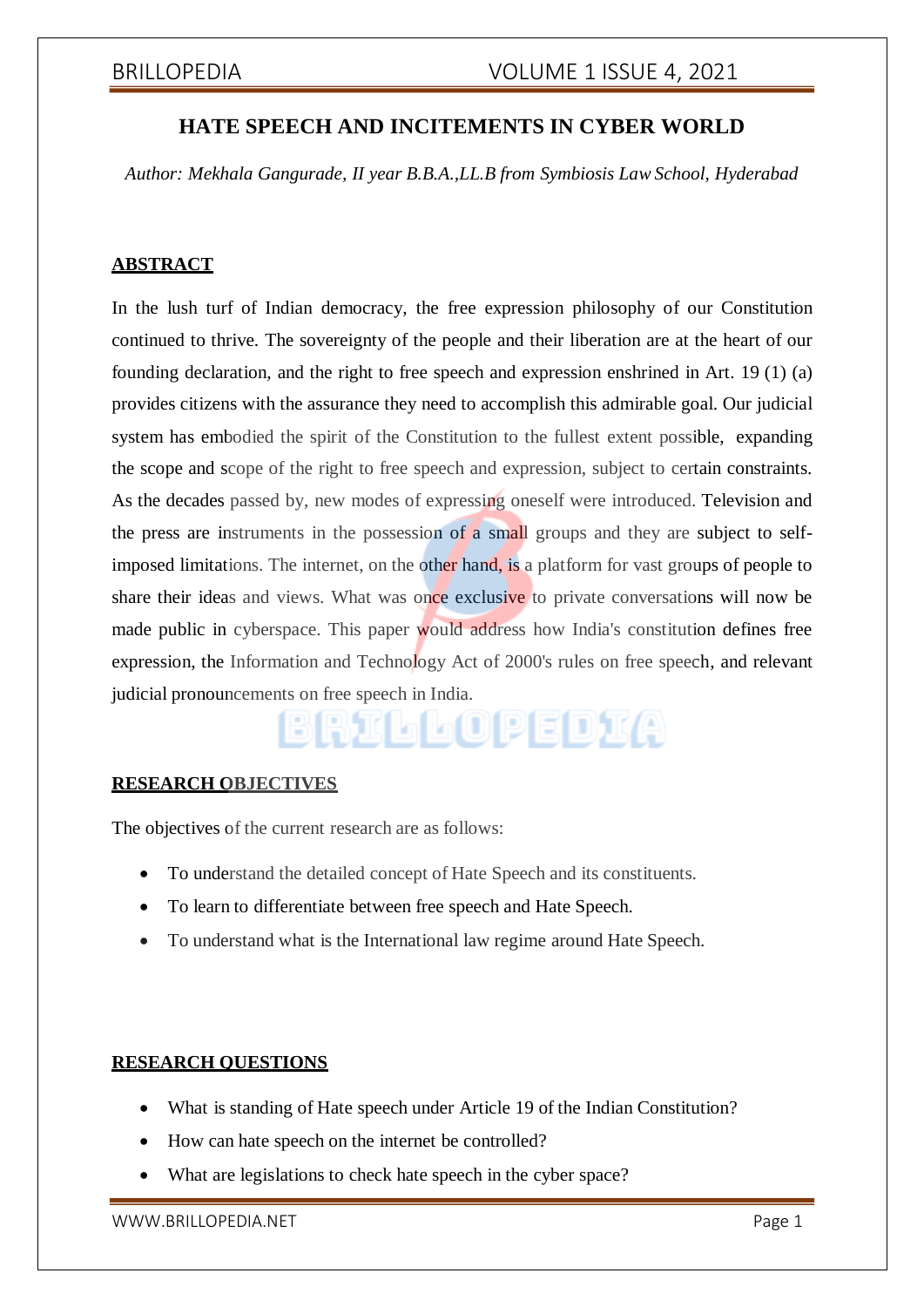### **RESEARCH METHODOLOGY**

This research paper is written by taking qualitative data from various sources. It will be written after analysing secondary data already available on the topic of 'Hate speech and Incitements in the Cyber World'and will make sure that the data is reliable and convincing. This paper will use the descriptive data found in various sources and will come to a conclusion of the aforementioned topic. Various law journals, research papers, official websites of and essays will be referred to in order to get an overview of different opinions and ideas regarding the topic, which in turn will help to arrive at a conclusion. Content analysis will be done of all the sources and material connecting it with the topic to clearly understand and differentiate between hate speech and free speech. This approach will be useful for further research as it analyses the existing data and encourages more attention and research on this topic.

## **INTRODUCTION**

The Constitution has empowered its people by providing them with fundamental rights. One such fundamental rights is the "freedom of speech and expression"<sup>1</sup>. It also includes the right to obtain and publish information<sup>2</sup>. Free speech, however, is anintricate rightand hence can be subject to legal constraints<sup>3</sup>. In **RomeshThappar v Union of India<sup>4</sup>**, the Supreme Court held that the reasonable restrictions should be such that they should not hinder the rights of other people due to the actions of one person, which happened in **Maneka Gandhi vs Union Of India<sup>5</sup> .**

The Constitution gives the liberty to express one's views and opinions on any subject by any means, including the cyber world. It encompasses freedom of communication as well as the right to propagate or publish ideas but, it has now become a weapon for citizens to use if they want it in their favour and to claim the wilful ignorance of the same to those with whom they disagree<sup>6</sup>. Restrictions of any kind must not be imposed on the basic right of expression but if the peace or law and order of the community is disturbed, then the fundamental right is

<sup>4</sup>RomeshThappar v Union of India, 1950 AIR 124.

<sup>&</sup>lt;sup>1</sup>INDIAN CONST. art 19 §1, cl. (a).

<sup>2</sup>Secretary, Ministry of Information and Broadcasting, Govt. of India v. Cricket Association of Bengal, 1995 AIR 1236.

<sup>3</sup> INDIAN CONST. art 19 §2.

<sup>5</sup>Maneka Gandhi vs Union Of India, 1978 AIR 597.

<sup>6</sup>Lyca Production Pvt. Ltd vs The Government Of Tamil Nadu, 2014 SCC OnLine Mad 8448.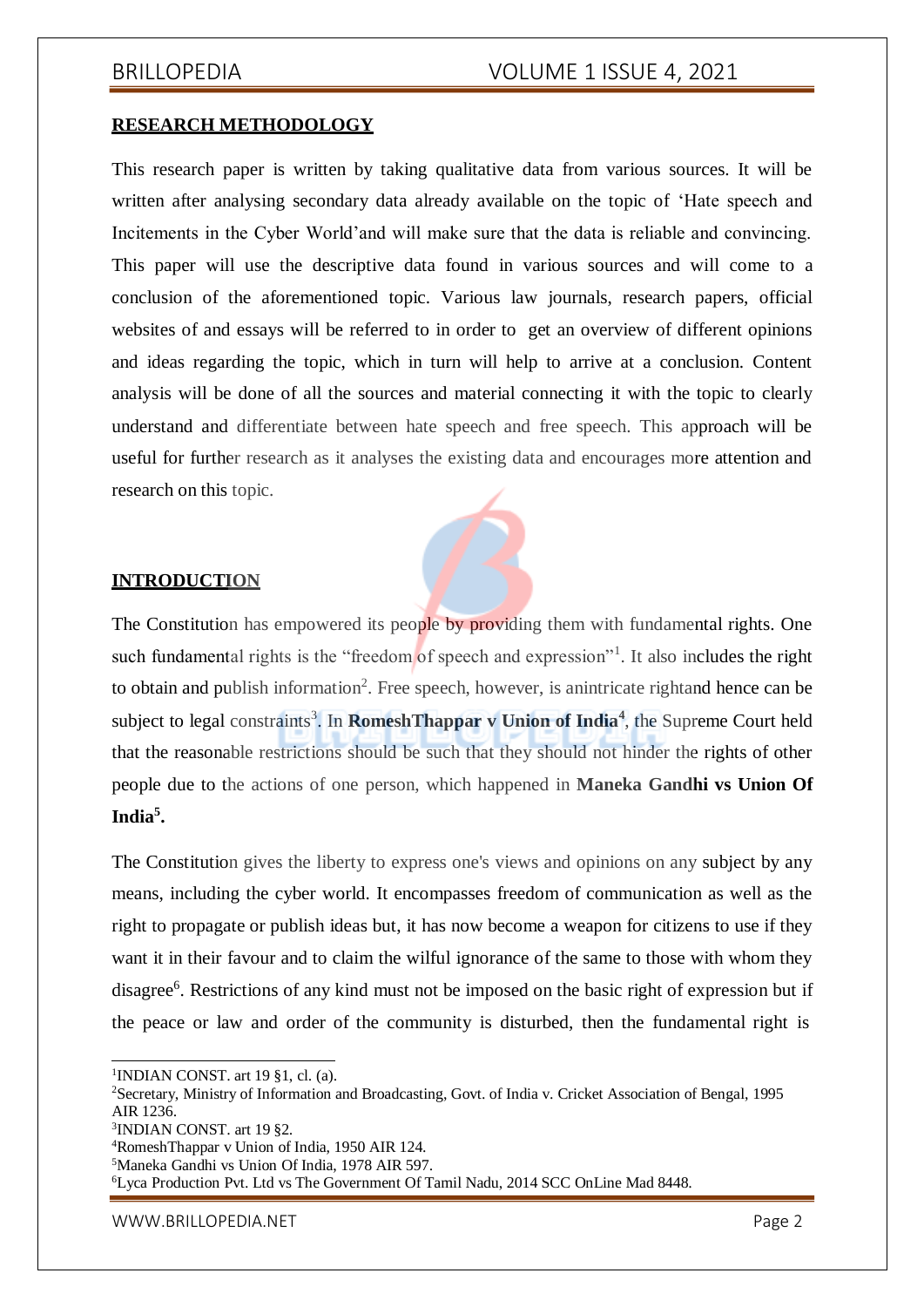subject to restrictions<sup>7</sup>. A balance between the right to freedom of speech and expression and the duty to maintain a peaceful and safe environment in the country, must be maintained<sup>8</sup>.

In India, the question of policing hate speech on the internet is still unsolved. Although there has been success in limiting the government's powers, there are also cases where individuals have been prosecuted for what was hate speech on the internet. Curbing digital hate speech is a big issue. The abundance of content online, which can be accessed for free by everyone in the world, has exacerbated the problem. The web, on the other hand, can be used to combat hate speech by teaching everyone, anywhere around the globe or in a particular region, about the importance of being less disrespectful to others.

## **LITERATURE REVIEW**

- **i.** "The UngovernabilityOf Digital Hate Culture"<sup>9</sup>: In the dissemination of hateful and extreme speech, social media and the Internet play an important part<sup>10</sup>. Bharat Ganesh, in this article discusses the shape and complexities of the digital hate culture and the possibilities for governance.This article outlines its cultural style and ungoverning characteristics and enables policymakers and scholars to understand and offer advice for current hate cultures.
- **ii. "Hate Speech And Free Speech"<sup>11</sup>**: In his article named *Hate Speech and Free Speech*, A.G.Nooranitalks about communal riots and how the government is guilty of doing nothing to stop it. Lacking government readiness and regulatory determination illustrates why the legislation remains a letter gone. Rules are not insufficient in legislation, but lack of "political commitment" and "management determination", explains why it has not been implemented more successfully, says Noorani.
- **iii. "Striking a Balance: Hate speech, freedom of speech and non-discrimination"<sup>12</sup>**: This selection of essays by Article 19: Censorship International Centre, London are very important to our case. The core truth in India is not violation of rules, but constant

[WWW.BRILLOPEDIA.NET](http://www.brillopedia.net/) Page 3

<sup>7</sup>K.A. Abbas v. Union of India, 1971 AIR 481.

<sup>8</sup> *ibid.*

<sup>&</sup>quot; <sup>9</sup>Bharath Ganesh, *TheUngovernability Of Digital Hate Culture*, 71 JOURNAL OF INTERNATIONAL AFFAIRS EDITORIAL BOARD, 30-49 (2018).

<sup>10</sup> WHITNEY PHILLIPS, THIS IS WHY WE CAN'T HAVE NICE THINGS: MAPPING THE RELATIONSHIP BETWEEN ONLINE TROLLING AND MAINSTREAM CULTURE (MIT Press 2015).

<sup>11</sup>A. G. Noorani, *Hate Speech and Free Speech*, 27 ECONOMIC AND POLITICAL WEEKLY 2456, (1992). <sup>12</sup>SandaColiver, *Striking a Balance: Hate speech, freedom of speech and non-discrimination*, 32 FREE SPEECH Y.B. 198 (1994).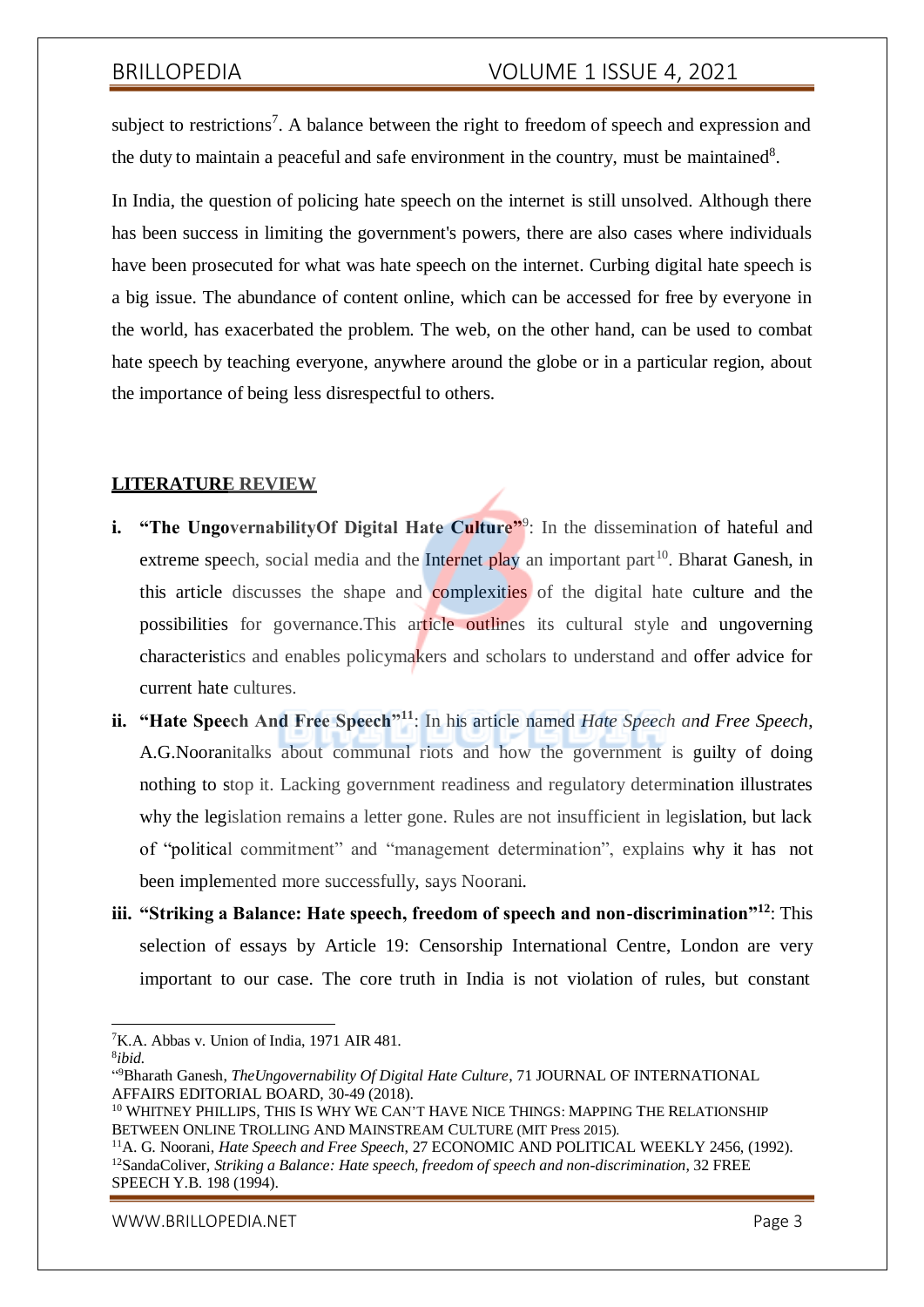rejection of criminal justice even in the case of strong demands for reform. The book contains posts on 15 nations, their hate speech policies, and the reasons for and against them. The question of whether free expression should be limited to avoid racial or religious harassment or insult is currently being debated.

- **iv. "Hate In Cyberspace:Regulating Hate Speech On The Internet"<sup>13</sup>**: In this article, Alexander Tsesis opines that hate speech of the Internet, which presents a significant danger to equalitarian society and its constituents, should be banned instead of tolerating this antisocial behaviour. Part I of the article talks about how the data is transmitted over the cyber-space. Part II includes a growing variety of websites promoting racist, ethnic and oppressive hate. Part III briefly describes how Canada and Germany have succeeded in honouring freedom of expression on the Internet while banning hatred rhetoric at the same time. Part IV provides an overview of the authority of private filtering systems and of their ineffectiveness. Part V examines whether the legislation is sufficient and appropriate.
- **v. "Controlling Hate Speech on the Internet: The Indian Perspective"<sup>14</sup>:** Hate speech has always led to censorship. Hate speech has a nebulous meaning, but it is generally narrow and targeted to the needs of the state's dominant power. Although the internet has facilitated rapid technical advancement, it has also raised complex legal issues. Since it could be generated by anybody in the world and downloaded by anyone, the concept of "hate speech," which was still vague, was made even more so when it was applied to something written on the internet. The aim of this paper is to find a potential solution to this dilemma in the Indian context.
- **vi. "Let's Meet Halfway: Sharing New Responsibilities in a Digital Age<sup>"15</sup>; This essay** begins by describing and analysing how states deal with hate speech and disinformation in their respective regulatory projects. Second, it looks at how social media sites deal with offensive content and how they incorporate legal rules like appeals and due process principles into their moderation strategies. Large social media networks are increasingly adopting administrative law-like systems, which is an unusual trend for non-state actors.

[WWW.BRILLOPEDIA.NET](http://www.brillopedia.net/) Page 4

<sup>13</sup>Alexander Tsesis, *Hate in Cyberspace: Regulating Hate Speech on the Internet*, 38 SAN DIEGO L. REV. 817  $(2001)$ ."

<sup>&</sup>lt;sup>14</sup>Ketan S Modh, *Controlling Hate Speech on the Internet: The Indian Perspective*, SSRN ELECTRONIC JOURNAL (Jan. 2015).

<sup>15</sup>AmélieHeldt, *Let's Meet Halfway: Sharing New Responsibilities in a Digital Age*, 9 JOURNAL OF INFORMATION POLICY, 336-369 (2019).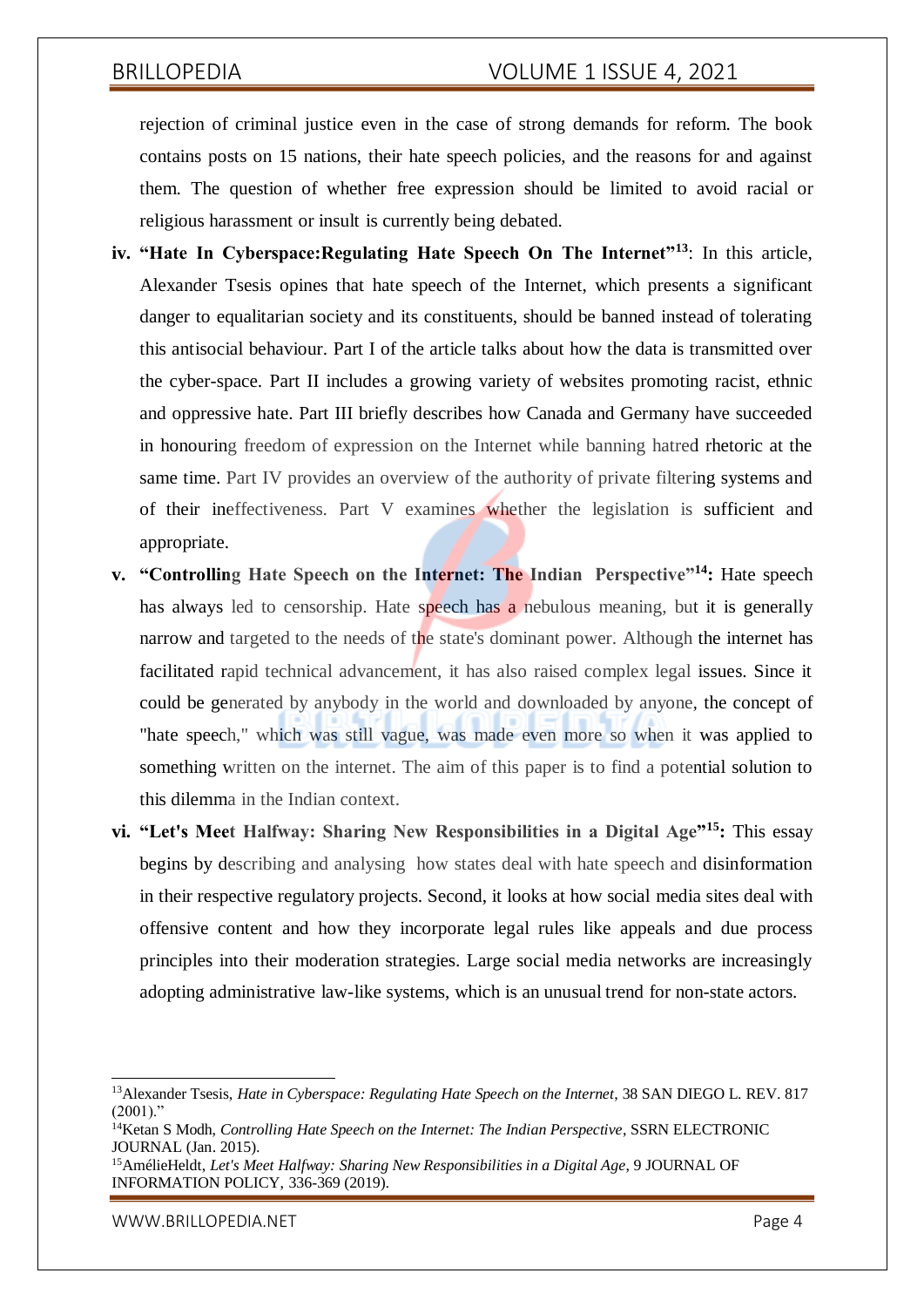**vii. "What Is Hate Speech? Part 1: The Myth Of Hate"<sup>16</sup>: It moves beyond statutes and** judgments and legal definition of hate speech, in order to grasp the concept of hate speech. One crucial implication is that there is every need to accept an interpretation of hate speech as a heterogeneous set of expressive phenomena while considering the wide spectrum of approaches to address hate speech, including but not limited to the application of criminal legislation. Another reason is that it would be unsound to dismiss hate speech legislation on the grounds that they effectively criminalise hateful thoughts, feelings, or behaviours.

## **UNDERSTANDING HATE SPEECH**

### **MEANING AND INTERPRETATION OF HATE SPEECH**

Hate speech and its meaning is dynamic. But to generalize, anything that specifically targets people based on their "protected characteristics"- race, ethnicity, national origin, religious preference, sexual orientation, sex, religion, gender identification, or serious impairment or disease, is considered hate speech. Because the Constitution empowers the government to impose limits on the basis of public order, decency, or morality, which are broad in reach and unclear in definition, the government can also pass laws restricting freedom of speech and expression. The Indian Constitution is unclear and can be used by the government to enact sweeping rules to limit hate speech on the internet. The administration, in actuality, did this with the passage of the Information Technology Act of 2000. Digital hate speech is defined by this Act as any data sent via a computer resource or communication device that is slanderous or menacing in essence, or any data that the communicator recognises to be fallacious but sends anyway, with the motive of "causing annoyance, inconvenience, danger, obstruction, insult, injury, criminal intimidation, enmity, hatred, or ill will."<sup>17</sup>

### **CYBER SPEECH MISUSE**

The COVID-19 pandemic demonstrated how quickly and widely information may spread: so quickly, in fact, that the event was dubbed a "infodemic". In the event of a large-scale pandemic, such as COVID-19, social media can be utilised as an instrument of mistrust to

[WWW.BRILLOPEDIA.NET](http://www.brillopedia.net/)

<sup>16</sup>Alexander Brown, *What Is Hate Speech? Part 1: The Myth Of Hate*, 36 LAW AND PHILOSOPHY, 419-46 (2017).

<sup>&</sup>lt;sup>17</sup>Information Technology Act, 2000,  $\S$  66 A, Acts of Parliament, 2000 (India).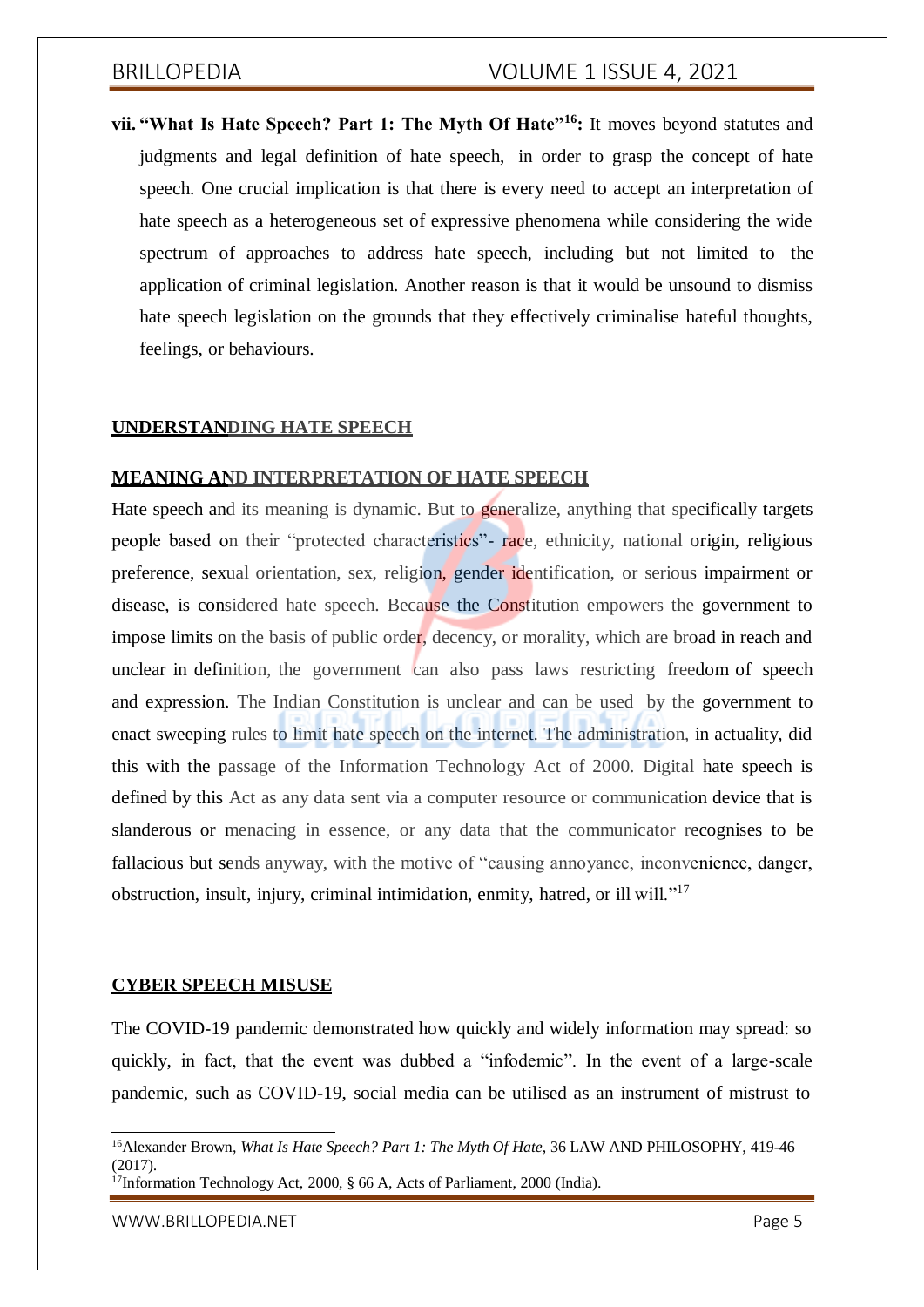spread terror, chaos, and discord<sup>18</sup>. Abuse of these forums may have negative economic, psychological, and political consequences, as well as prejudice and even aggression, both online and offline<sup>19</sup>.

When seen from a different perspective, it is clear that there are many cases where so-called free expression in the internet realm has overstepped its legal bounds and veered into unwelcome contours of petty intolerance and personal mudslinging. Opinions and perspectives in the cyber world have the disruptive potential of touching millions of people on the internet. This is where the issue starts. Often times, online freedom of speech and expression has tragic repercussions.

In the internet world, vulgar, immoral, excessively offensive, insulting, harassing, fraudulent, rumours, controversial, hostile, and frightening speech and expression are on the upswing. Multiple factors are at play in this unfavourable circumstance. One of the reasons is that it is impossible to monitor millions of online activity. The concept of pre-censorship or control is incompatible with the fundamental concept of freedom of speech and expression since it might lead to anarchical executive practises and, as a result, a significant impediment to the free flow of ideas. This unusual condition in the Internet world encourages people to attack others without hesitation, using free speech as a weapon<sup>20</sup>. It leads to rejection of unpopular viewpoints or minority opinions in the digital world, and hence to violations of many societal rights. It's referred to as "misuse of free speech".

In the case of "**ShreyaSinghal v. Union of India**" <sup>21</sup> , the Supreme Court of India was confronted with certain unique difficulties to the basic right to freedom of speech and expression posed by the web. The defendants in the case made the baseline argument that the limits on freedom of speech on the Internet are not constrained by Article 19(2) since it is a different medium. This reasoning was not accepted by the Court. The court rejected this argument by citing Secretary, Ministry of Information & Broadcasting v. Cricket Association of Bengal<sup>22</sup>, which found that "the right to collect and spread information is part of the right to free speech and expression"<sup>23</sup>.

<sup>19</sup>UN NEWS, [https://news.un.org/en/story/2019/09/1047102,](https://news.un.org/en/story/2019/09/1047102) (Last visited June  $6<sup>th</sup>$ , 2021 12:30 pm.)

- <sup>21</sup>ShreyaSinghal v Union of India, AIR 2015 SC 1523.
- <sup>22</sup>*Supra* note 2.
- <sup>23</sup>*Supra* note 2

[WWW.BRILLOPEDIA.NET](http://www.brillopedia.net/)

<sup>18</sup>Annie Gowen and Manas Sharma, *[Rising Hate in India,](https://www.washingtonpost.com/graphics/2018/world/reports-of-hate-crime-cases-have-spiked-in-india/?utm_term=.2712573765d9)* THE WASHINGTON POST(Oct. 31, 2020).

<sup>20</sup>BarlaMalleshYadav, *Misuse of free speech in cyber world and conflicting rights*, 2 INTERNATIONAL

JOURNAL OF ADVANCED RESEARCH AND DEVELOPMENT, 534-537 (2017).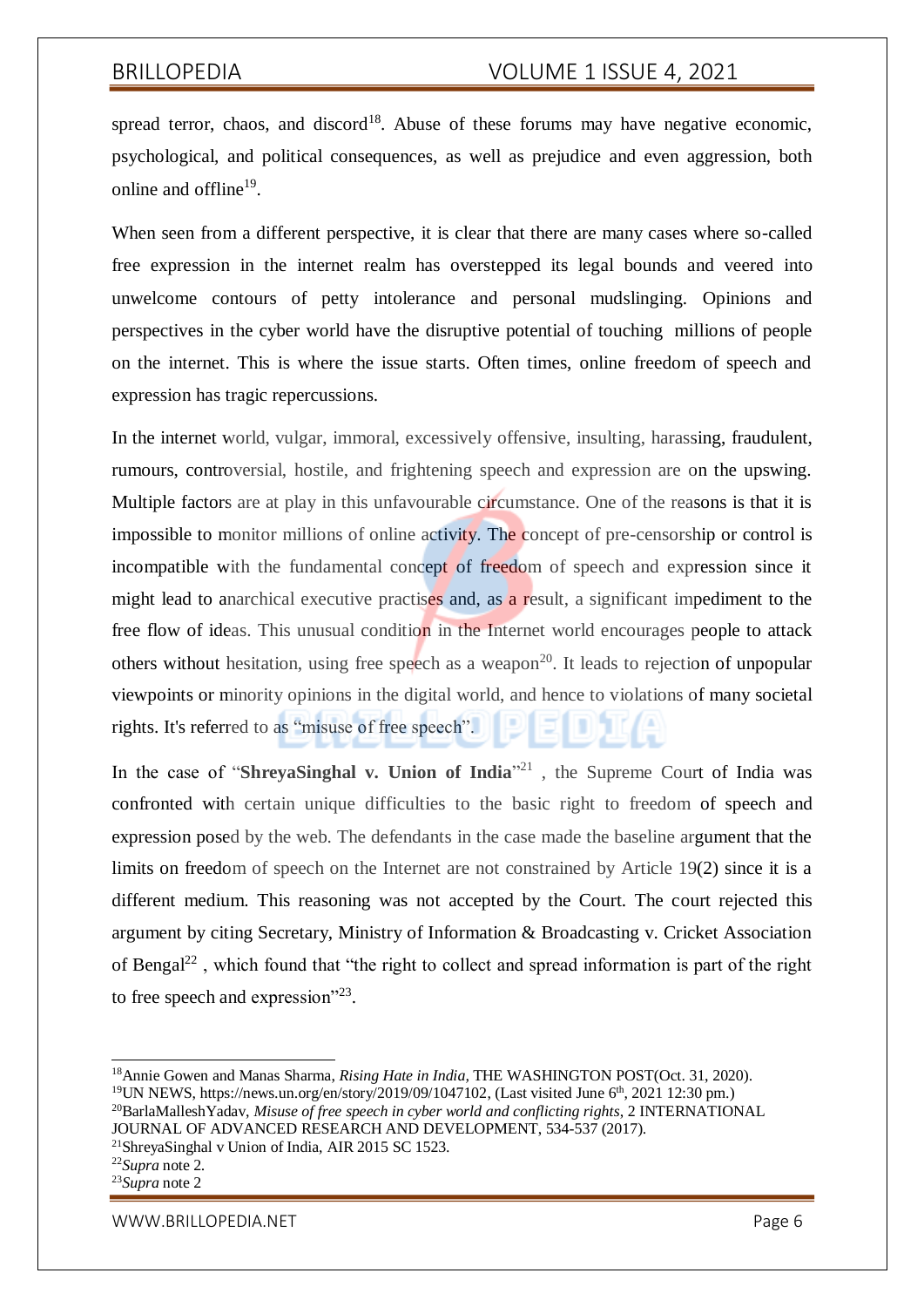# **INDIAN LEGISLATIONS COMBATTING HATE SPEECH IN THE CYBER WORLD**

Though the phrase "hate speech" is not used in any of the statutes that cover this type of communication, its many manifestations are described. The Indian Penal Code, specifically Sections 153A, 153B, 295A, 298, 505(1) and 505(2), declares that any word, spoken or written, or using signs or any kind of visual representation that "promotes disharmony, enmity, hatred or ill-will or offends or insults on the basis of religion, ethnicity, culture, language, region, caste, community, race, or any other basis is a punishable offence"<sup>24</sup>. Following that, there are several laws, such as the Representation of People Act<sup>25</sup>, the ITAct<sup>26</sup>, Protection of Civil Rights Act<sup>27</sup>, The Cable Television Networks (Regulation) Act<sup>28</sup>, etc. Article 19(2) of the Indian Constitution provides constitutional protection to these legislations in the form of a "reasonable restriction".

The Supreme Court, in **ShreyaSinghal v. Union of India**<sup>29</sup> struck down Section 66A of the IT Act which read,

"Any person who sends by any means of a computer resource any information that is grossly offensive or has a menacing character; or any information which he knows to be false, but for the purpose of causing annoyance, inconvenience, danger, obstruction, insult shall be punishable with imprisonment for a term which may extend to three years and with fine."

Two other components of the IT Act, sections 69A and 79, were not struck down by the court, and they can be implemented with specific conditions. Section 69A of the IT Act allows the government to block public access to intermediaries "in the interest of sovereignty and integrity of India, defence of India, security of the State, friendly relations with foreign States or public order or for preventing incitement to the commission of any cognisable offence relating to above". While Section 69A gives the government the authority to do so, the "Information Technology (Procedure and Safeguards for Blocking Public Access to Information) Rules"<sup>30</sup> define the measures to be taken.

<sup>24</sup> Indian Penal Code, 1860, No.45, Acts of Parliament, 1860 (India).

<sup>&</sup>lt;sup>25</sup>The Representation of People Act, 1951, No. 43, §8, §123(3A), §125, Acts of Parliament, 1951 (India). <sup>26</sup>Information Technology Act, 2000, No.21, § 69, § 69A, Acts of Parliament, 2000(India).

<sup>&</sup>lt;sup>27</sup>Protection of Civil Rights Act, 1955,  $\S$  7, Acts of Parliament, 1955 (India).

<sup>28</sup>The Cable Television Networks (Regulation) Act, 1995, §5, §6,§11, § 12,§16,§17,§19,§20, Acts of Parliament, 1995 (India).

<sup>29</sup>*Supra* note 21.

<sup>&</sup>lt;sup>30</sup>Information Technology (Procedure and Safeguards for Blocking of Access of Information by Public) Rules, 2009, § 87, Acts of Parliament, 2009 (India).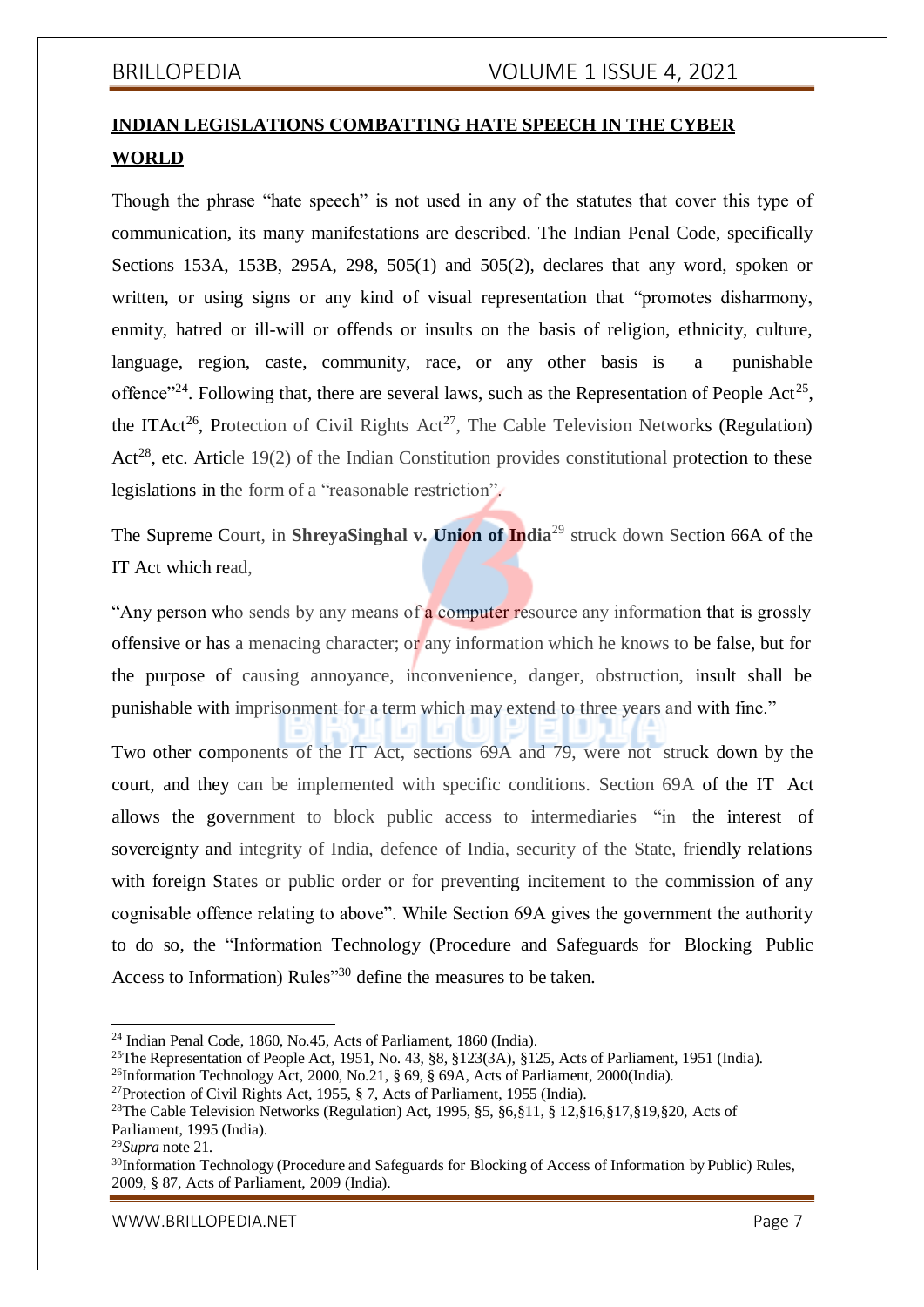Apart from the IT Act, Section 95 of the CrPC also allows the legislature to pronounce specific publications forfeited and grant search warrants for them. Section 124A of the IPC which talks about sedition, is also applicable to the cyber speech which incites people to rebel against the State.A person can also be liable for defamation under Section 499 of the IPC and be liable for a "simple imprisonment for a term which may extend to two years, or with fine, or with both".

Whilst hate speech laws are meant to reduce hate speech from occurring in the first place, they have shown to be ineffective in this regard, with relatively minimal effectiveness in controlling hate speech in the country<sup>31</sup>. This calls for an examination of our rules and how they operate, as well as whether the multitude of legislation has contributed to the overcriminalization of hate speech in the very first place.

## **MAJOR INSTANCES OF HATE SPEECH IN THE CYBER WORLD**

## **Murder of a Muslim Migrant worker in Rajasthan**

Mohamed Afrazul, a Bengali Muslim migrant labourer, was beaten to death with a butcher knife on December 6, 2017, in Rajsamand, Rajasthan, and then burned just at spot. ShambhulalRegar, the man on charge for his killing, had the entire incident filmed and put on YouTube, including a lecture condemning what he termed Muslim men's "entrapment" of Hindu females. Regar's act garnered him a following, mainly among the Vishwa Hindu Parishad, who saw him as a leader who took action to prevent "love jihad". "He gathered information related to videos of Hindu extremists, love jihad, Section 370, Islamic jihad, state of terrorism in Kashmir, increasing population of Muslims, Ram Mandir, Padmavati, PK (film), caste division in Hindu religion, and reservation, among other subjects," according to the chargesheet against Regar. He recorded a total of five films on communal and religious topics on his phone before to the murder.

<sup>31</sup>Alison Saldanha, *2017 : A year of hate crimes in India: Number of violent incidents related to cows, religion is rising*, , FIRST POST, (Dec. 28, 2017), https:/[/www.firstpost.com/india/2017-a-year-of-hate-crimes-in-india](http://www.firstpost.com/india/2017-a-year-of-hate-crimes-in-india-)number-of-violent-incidents-related-to-cows-religion-is-rising-4278751.html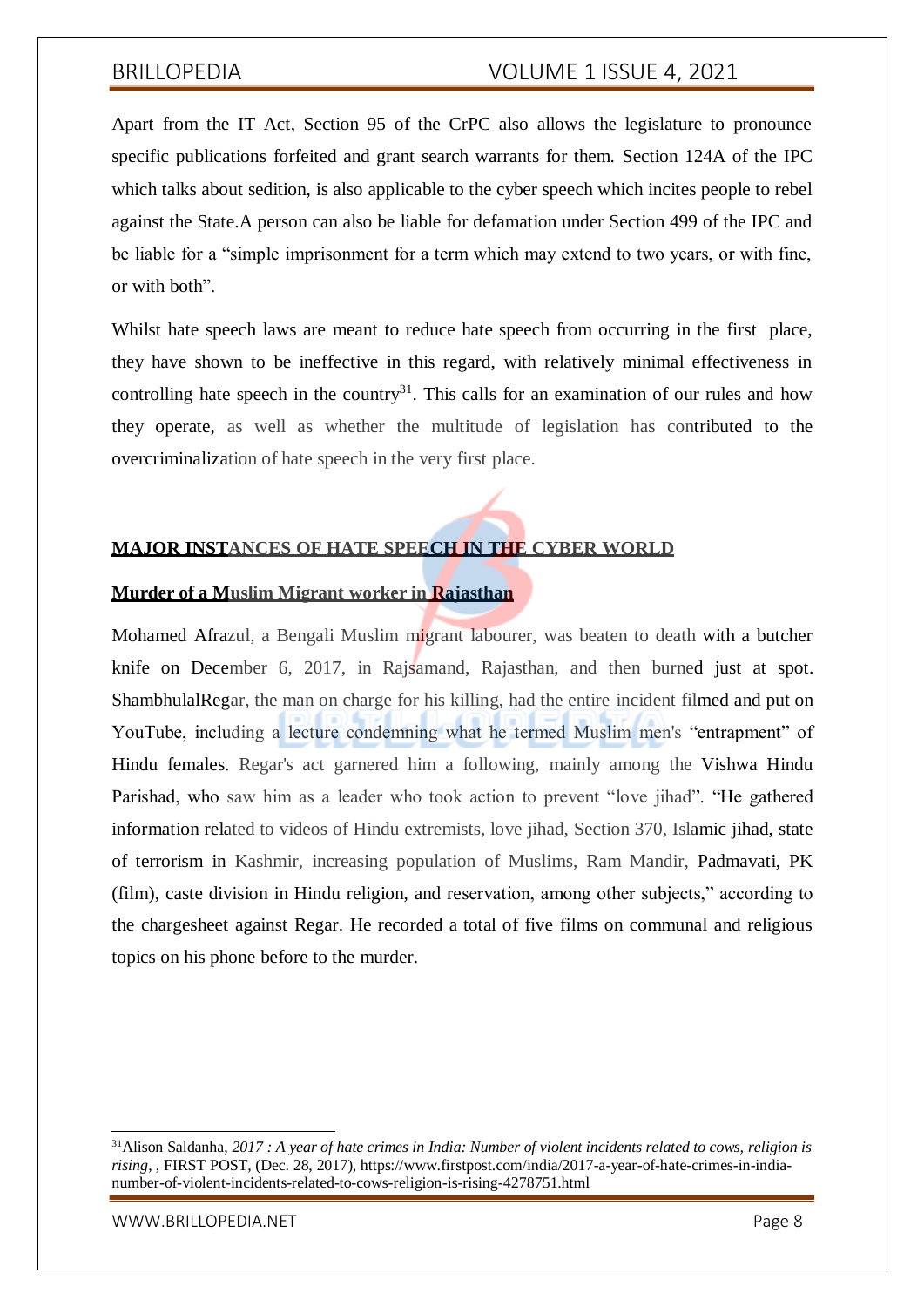Response of the Judiciary

GulbaharBibi, Afrazul'swife, filed a petition. A bench comprising of Chief Justice DipakMisra, Justices AM Khanwilkar and DY Chandrachud were inclined to give notice on her request for an unbiased SIT inquiry into the heinous murder. The bench was inclined to evaluate the plea and offer necessary orders after calling the video "horrendous." The petition, however, was badly worded, and the top court instructed senior counsel Indira Jaising, who represented Gulbahar, to prepare a stronger case.

## Administrative action

Mamata Banerjee launched an attack on the BharatiyaJanata Party, which controlled Rajasthan at the time, shortly after Afrazul Khan was killed. Afrazul Khan's family received Rs 3 lakh in restitution and aRs 750 monthly allowance from her government, as well as a job with the local block development office for one of his daughters. There was however, no change in the laws prevailing over hate speech on social media.

## **INCITATION OF COMMUNAL HATRED: ISLAMOPHOBIA**

 *LOVE JIHAD- Interfaith partners listed on a Facebook page, Hindus asked to "hunt" for the men<sup>32</sup>*

A Facebook page named "HindutvaVarta" published a list of 102 names of interfaith couples, mainly Hindu females and Muslim males, and encouraged Hindus to assault the men. The account eventually removed the article, but in another inflammatory post, the page encourages parents to educate their daughters how to use guns to protect themselves against "Jihad." The "HindutvaVarta" page regularly publishes provocative statements with the clear goal of polarising communities and radicalising Hindu youth. This type of provocative speech on the internet incites violence, yet the legislature has taken no action against the page in question.

<sup>32</sup>THE QUINT[, https://www.thequint.com/news/politics/hindutva-fb-page-calls-for-attack-on-interfaith-married](https://www.thequint.com/news/politics/hindutva-fb-page-calls-for-attack-on-interfaith-married-couples#read-more)[couples#read-more,](https://www.thequint.com/news/politics/hindutva-fb-page-calls-for-attack-on-interfaith-married-couples#read-more) (Last visited June 6<sup>th</sup>, 2021).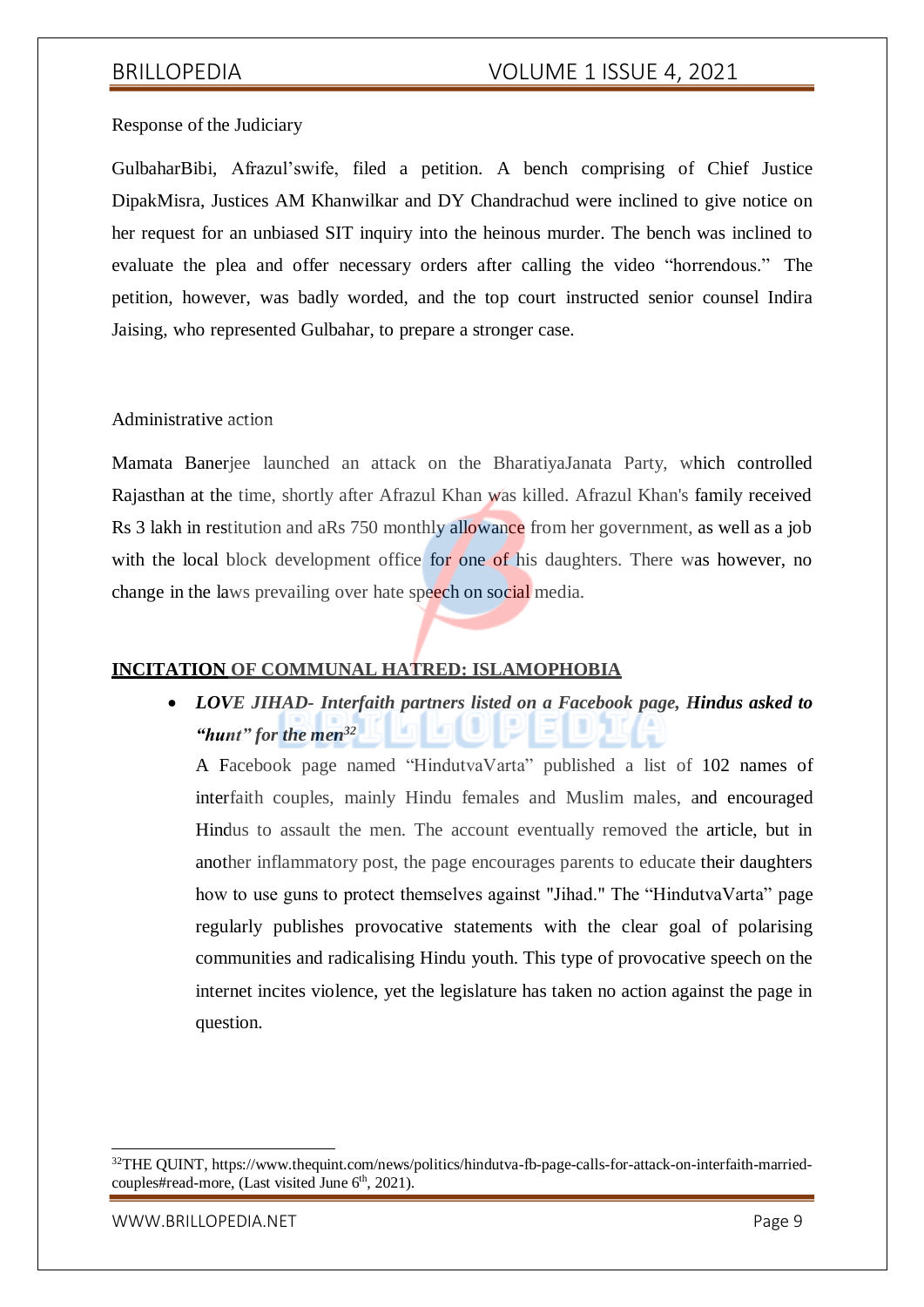## *CORONA JIHAD<sup>33</sup>*

As millions of people throughout the world struggle with the COVID-19 epidemic, a troubling trend of Islamophobic COVID-19 hate speech and misinformation has emerged on social media. The Islamophobichashtag #Coronajihad is the most extreme example of this discourse. This hashtag implies that Muslims are terrorists who spread the illness on purpose as a kind of bioweapon. Intolerant hashtags first debuted on March 1, 2020, with the Islamophobichashtag #Quranovirus emerging alongside #BanTheBook, referencing to the prohibition of the Qur'an, Islam's sacred book.

Wrestler turned politician BabitaPhogat, on April  $17<sup>th</sup>$ , 2020, tweeted in Hindi that the pandemic is India's second most serious concern, and that 'uncivilised Jamaati' are the country's first, alluding to TablighiJamaatMarkaz in Nizamuddin, Delhi. This incited tremendous amount of communal hatred and the Muslims were blamed for the coronavirus outbreak in the nation. Several muslim visitors from foreign countries were arrested under various sections of the IPC. The Bombay HC, the Delhi  $HC^{34}$ , the Karnataka  $HC^{35}$  and the Madras  $HC^{36}$  squashed the FIRs against these foreigners. "A political government tries to find the scapegoat when there is pandemic or calamity and the circumstances show that there is probability that these foreigners were chosen to make them scapegoats", the Bombay HC ruled. According to the ruling, there was "big propaganda" in print and electronic media against Muslim pilgrims, accusing them of spreading Covid-19. Consequently, before the Madras and Karnataka High Courts, the pilgrims submitted affidavits acknowledging they had broken visa rules and promising not to return to India for ten years in exchange for a punishment.

## **QUEERPHOBIA AND HOMOPHOBIA**

The members of the LGBTQ community are discriminated and abused in the offline as well as the digital world. In trolling political opponents or religious identities on Facebook, the terms "kinnar" and "hijara" are frequently used to criticise the "other". Misinformation fuels this hatred, with assertions such "queerness is a sickness or condition that must be cured". A

<sup>35</sup>FarhanHussain,V State and Others, 2020 SCC OnLineKar1194 : (2020) 4 AIR Kant R 478.

<sup>33</sup> AL JAZEER[A,https://www.aljazeera.com/opinions/2020/4/18/how-the-coronavirus-outbreak-in-india-was](https://www.aljazeera.com/opinions/2020/4/18/how-the-coronavirus-outbreak-in-india-was-blamed-on-muslims)[blamed-on-muslims,](https://www.aljazeera.com/opinions/2020/4/18/how-the-coronavirus-outbreak-in-india-was-blamed-on-muslims) (Last visited on June 6<sup>th</sup>, 2021).

<sup>&</sup>lt;sup>34</sup>Mohammad Jamal and Others V Union of India and Others, 2020 SCC OnLine Del 603.

<sup>36</sup>MdKameual Islam and Ors.V The Inspector of Police and Another, 2020 SCC OnLine Mad 1171.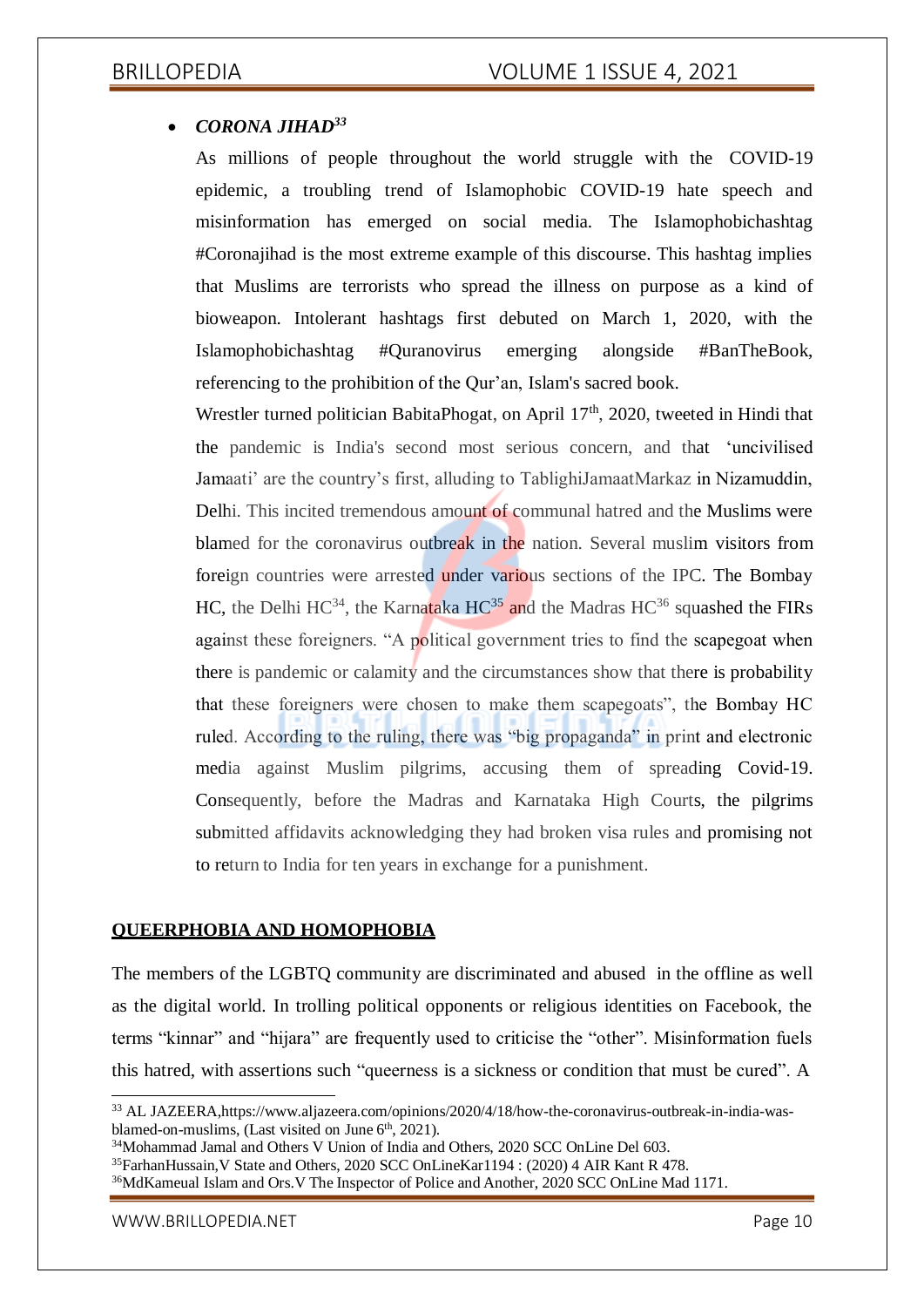Facebook post states that "homosexuality is not accepted" and implies that accepting the LGBT population increases the likelihood of sexual assaults in society. It goes on to imply that preachings of a man named "SantRampalMaharaj" can help us overcome our "problem"<sup>37</sup>. As a step to make the LGBTQ community feel equal and safe, the SC decriminalised homosexuality<sup>38</sup> and it also recognised the "third gender" or transgender<sup>39</sup>. There is no comprehensive anti-discrimination law in India. While the Constitution forbids inequality, the prohibition only applies to the government and its agents. While there is debate regarding the necessity for such legislation, there appears to have been some political agreement in favour of its passage. Despite the fact that the Transgender Persons (Protection of Rights) Act of 2019 was enacted by Parliament, it does not permit transgender selfdetermination. In addition, the Act does not provide for reservations in public employment and education, as required by a previous Supreme Court decision. It is critical to provide the LGBTQ population with equal constitutional rights both offline and online in order to empower them and protect them from cyberbullying and incitements.

## **FACEBOOK, GOOGLE AND YOUTUBE**

On May 31, 2016, Facebook, Google, Microsoft, and Twitter signed a code of conduct with the European Union that requires companies to assess "the majority of valid notifications for removal of illegal hate speech" posted on their sites within 24 hours. Prior to this, in 2013, Facebook agreed to change their hate speech policies in response to pressure from over 100 activist groups after data released regarding content that lauded domestic and sexual violence against females led to the dissolution of marketing by 15 huge corporations. Facebook and YouTube have anti-hate speech policies. In 2018, Facebook deemed a post featuring a passage of the US Declaration of Independence that refers to Native Americans as "merciless Indian savages" as hate speech and deleted it from its platform. Under YouTube's hate speech policy, the website demonetized channels like US radio personality Jesse Lee Peterson in 2019 for hate speech incitements.

<sup>37</sup>THE QUINT[, https://www.thequint.com/news/webqoof/how-hate-speech-impacts-mental-health-lgbtq-queer](https://www.thequint.com/news/webqoof/how-hate-speech-impacts-mental-health-lgbtq-queer-community-online#read-more)[community-online#read-more,](https://www.thequint.com/news/webqoof/how-hate-speech-impacts-mental-health-lgbtq-queer-community-online#read-more) (Last accessed on June 7<sup>th</sup>, 2021).

<sup>38</sup>Navtej Singh Johar v. Union of India, AIR 2018 [SC](https://www.google.com/search?sxsrf=ALeKk00sNqd4RL_Txi1l4TTEGfzixtaf6w%3A1623050584809&q=SC&stick=H4sIAAAAAAAAAONgVuLUz9U3MDK2qDBZxMoU7AwAFcHdeBIAAAA&sa=X&ved=2ahUKEwiO9LzM_oTxAhXVF3IKHaPYBC8QmxMoATAaegQIGxAD) 4321 (India).

 $39$ National Legal Ser. Authvs Union Of India, AIR  $\overline{2014}$  SC 1863 (India).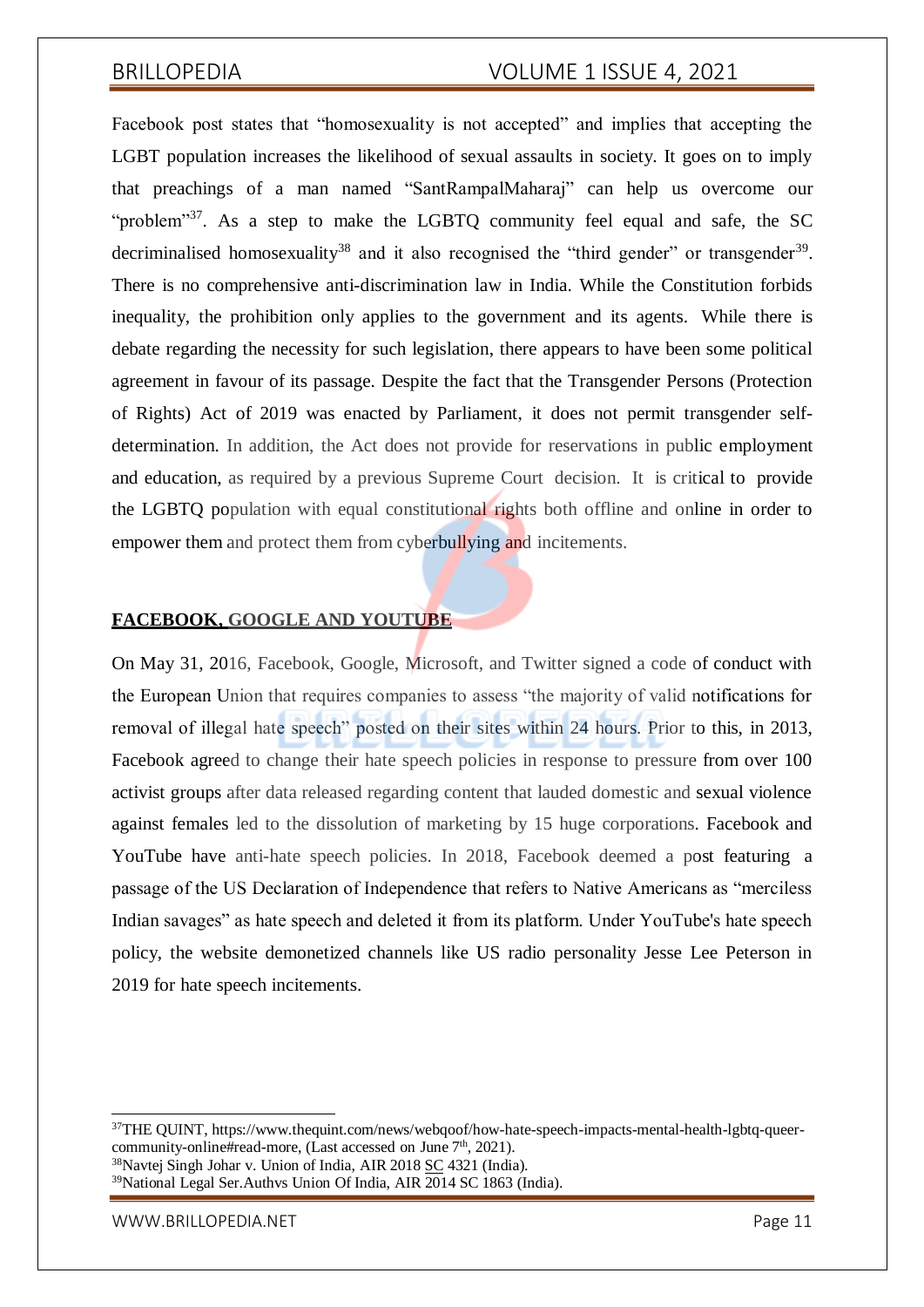## **POSITION OF HATE SPEECH IN OTHER COUNTRIESUSA**

The issue of free speech vs hate speech has been much louder since the introduction of social media. The CEOs of Facebook, Twitter, and other social media platforms have a lot of troubles because people are saying whatever they want. According to recent studies, stating what you want is more acceptable in the United States than any place  $else^{40}$ . They also favour journalistic freedom and the ability to access the web without government censorship the most. America does not have hate speech regulations, as the American Supreme Court has found that regulations criminalising hate speech violate the protection to freedom of expression inherent in the First Amendment to the U.S. Constitution $41$ . Hate speech may only be penalized under existing First Amendment law if it explicitly incites impending criminal behaviour or consists of specific threats of violence directed at a particular group of people or individuals.

### **THE EUROPEAN UNION**

The European Union's Charter of Fundamental Rights, which states the right to freedom of speech in Article 11, has a section that outlaws rights abuse<sup>42</sup>. The article on freedom of speech in the European Convention on Human Rights, which emphasises that exercising freedom of speech includes obligations and obligations, is an example of a constraint that requires a severe test of necessity and proportionality.

The European Court of Human Rights makes a distinction between hate speech and an individual's freedom to freely express their opinions, even if others are offended<sup>43</sup>. There are certain regional examples that are applicable to internet hate speech. In 2000, the Council of Europe (CoE) released a General Policy Recommendation on Combating Racist, Xenophobic, and Anti-Semitic Material Dissemination on the Internet. The CoE Convention on Cybercrime, which regulates mutual cooperation regarding investigative authorities and was established in 2001, gives member nations a method to deal with digital data, which includes transnational hate speech on the internet. In 2003, the CoE published an addendum to the Convention on Cybercrime that tackles online racism and xenophobia. Outside of

<sup>41</sup>Snyder V. Phelps, ( No. 09-751 ) 580 F. 3d 206.



<sup>40</sup>Richard Wike, *Americans more tolerant of offensive speech than others in the world*, PEW RESEARCH CENTRE (Oct.12, 2016), https:/[/www.pewresearch.org/fact-tank/2016/10/12/americans-more-tolerant-of](http://www.pewresearch.org/fact-tank/2016/10/12/americans-more-tolerant-of-)offensive-speech-than-others-in-the-world/

<sup>&</sup>lt;sup>42</sup>Ar 54, The Charter of Fundamental Rights of the European Union, 2000. <sup>43</sup>Handyside v United Kingdom, (1979) 1 EHRR 737.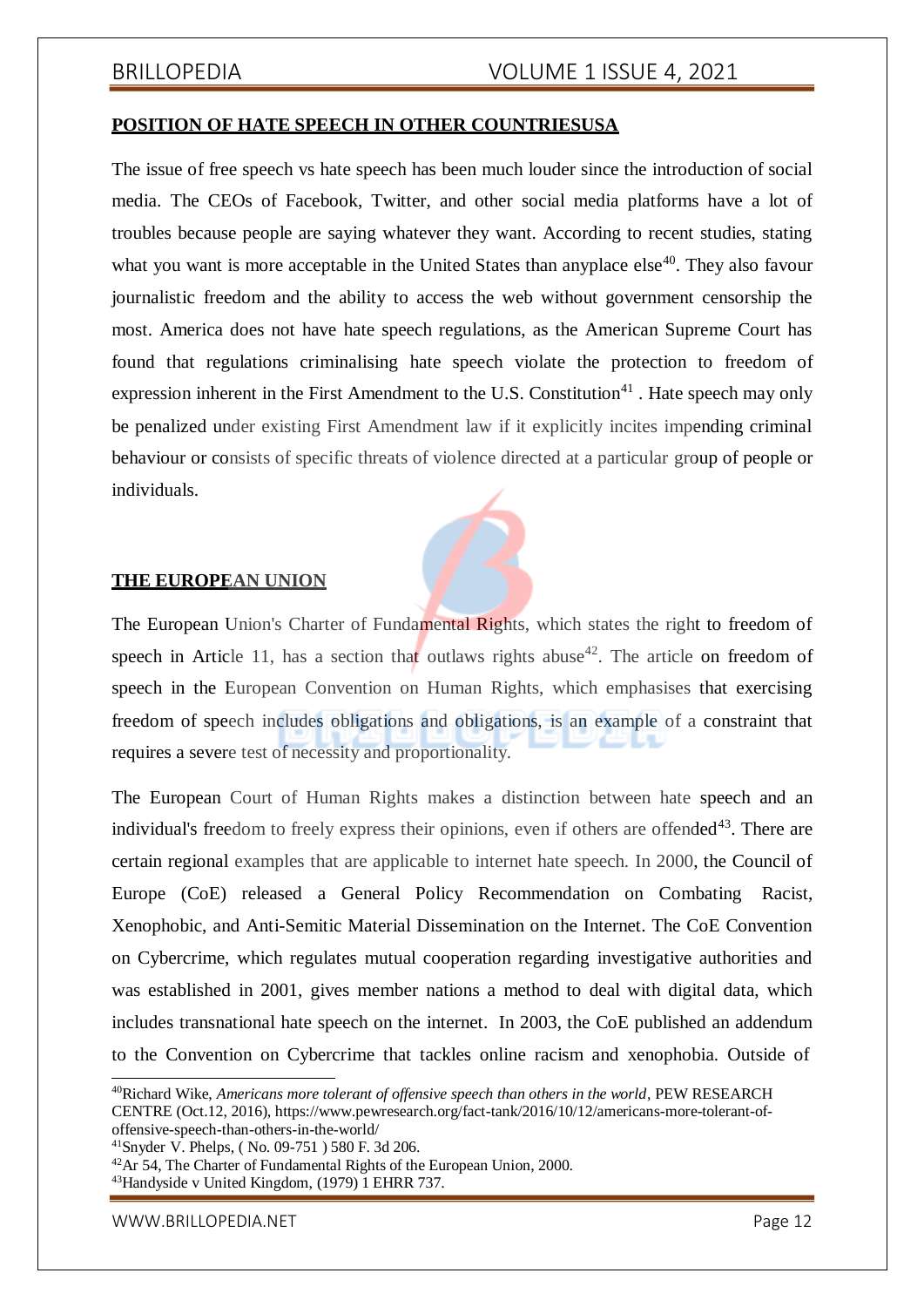Europe, the convention and its protocol are open for signing and ratification, and nations like Canada and South Africa are already party to the convention. The Protocol requires States to criminalise i) racist and xenophobic insults directed at I persons because they belong to a group differentiated by race, colour, descent, ethnicity, or religion, if any of these aspects is used as a premise; or (ii) a group of individuals differentiated by any of the aforementioned premise<sup>44</sup>.

### **UK**

The current laws in England and Wales that can be utilised in situations involving cyberhate may be classified into two categories: personal/impersonal and public/private. There are the offences under the Malicious Communications Act 1988, the Communications Act 2003, and the Protection from Harassment Act 1997, all of which aim to protect individuals from behaviour that causes or was intended to cause harassment, alarm, distress, annoyance, inconvenience, or anxiety to the recipient. These offences are intended to address targeted attacks on people rather than impersonal attacks. The Public Order Act of 1986, on the other hand, makes it illegal to incite hate on the basis of race, religion, or sexual orientation.

### **CONCLUSION**

Since scandalous comments on the internet can hit thousands or lakhs of people, they can cause unforeseeable damage. Cyberbullying can have an effect on the individual's right to a peaceful life and freedom of speech and expression. Hence, regulation of hate speech on the internet is the need of the hour. When Article 19(2) was added, the framers of our Constitution did not anticipate the cyber explosion. The negative consequences of misusing cyber speech were not in their minds, so it is up to Parliament to amend Art. 19 (2) to include a ban on misusing cyber free speech in its scope. Otherwise, the ShreyaSinghal<sup>45</sup>judgmentwould undoubtedly apply to the current rule as well. Human rights must be protected in their entirety by the state, and activities that violate cultural and civil values must be eliminated. A perfect balancing of rights is unavoidable in order to prevent a

BRILLOPEDIA

<sup>44</sup>Council of Europe, Additional Protocol to the Convention on Cybercrime, 2003. <sup>45</sup>*Supra* note 21.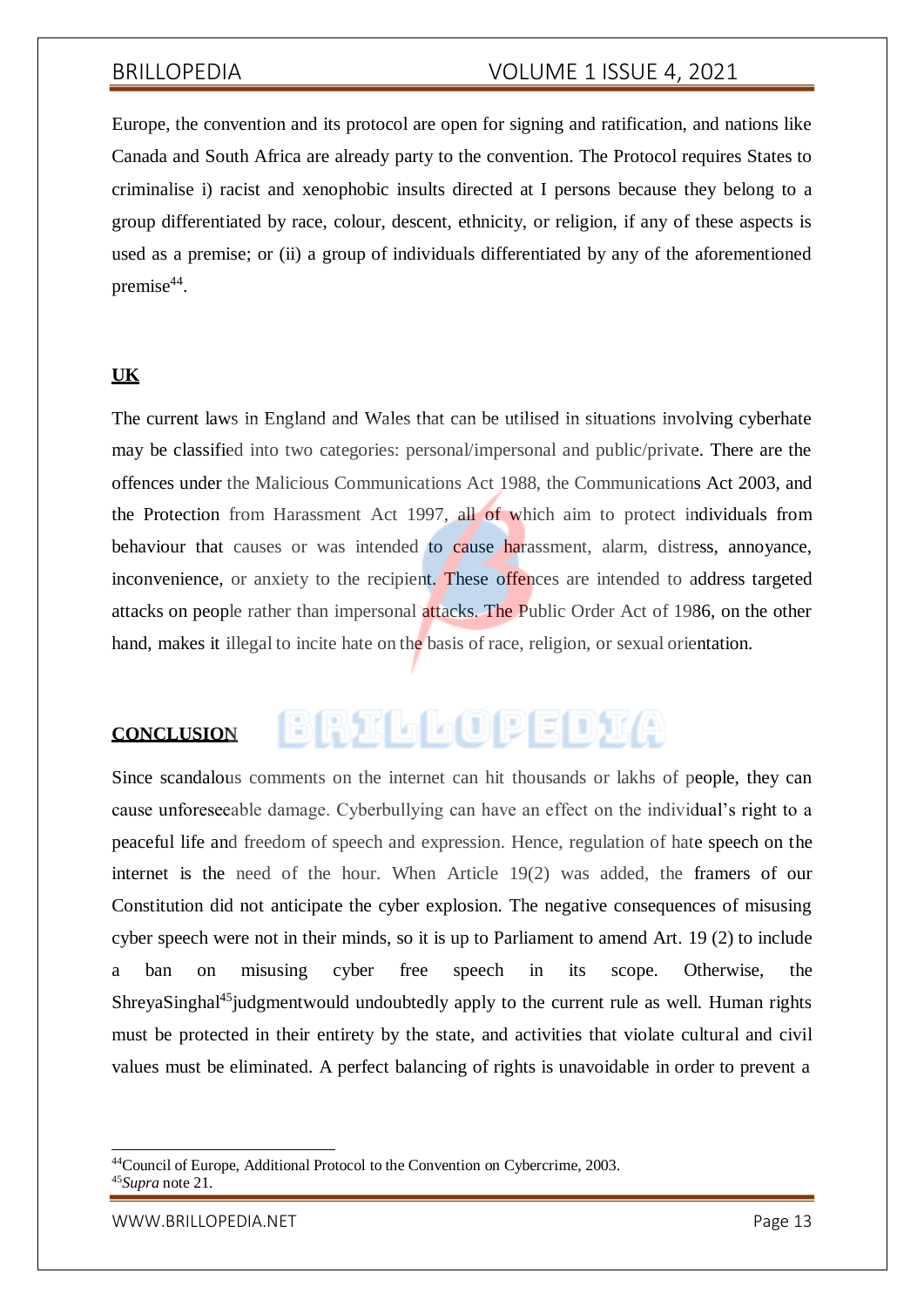dispute in which certain rights are trampled. In the case of abuse of free expression in the digital realm, this is entirely plausible.

## **REFERENCES**

## **BIBLIOGRAPHY**

## **Statutes**

- INDIA CONST. art  $19 \, \text{\$}1$ , cl. (a).
- INDIA CONST. art 19 §2.
- Information Technology Act, 2000, § 66 A, Acts of Parliament, 2000 (India).
- Information Technology Act, 2000, § 66 A, Acts of Parliament, 2000 (India).
- Indian Penal Code, 1860, No.45, Acts of Parliament, 1860 (India).
- The Representation of People Act, 1951, No.  $43, \S$  8,  $\S$  123(3A),  $\S$ 125, Acts of Parliament, 1951 (India).
- Information Technology Act, 2000, No.  $21, \frac{69}{569}$ ,  $69A$ , Acts of Parliament, 2000(India).
- Protection of Civil Rights Act, 1955, § 7, Acts of Parliament, 1955 (India).
- The Cable Television Networks (Regulation) Act, 1995, §5, §6, §11, § 12, §16, §17, §19, §20, Acts of Parliament, 1995 (India).
- Information Technology (Procedure and Safeguards for Blocking of Access of Information by Public) Rules, 2009, § 87, Acts of Parliament, 2009 (India).
- The Charter of Fundamental Rights of the European Union, 2000.

## **Articles**

- Bharath Ganesh, TheUngovernability Of Digital Hate Culture, 71 JOURNAL OF INTERNATIONAL AFFAIRS EDITORIAL BOARD, 30-49 (2018).
- A. G. Noorani, Hate Speech and Free Speech, 27 ECONOMIC AND POLITICAL WEEKLY 2456, (1992).
- SandaColiver, Striking a Balance: Hate speech, freedom of speech and nondiscrimination, 32 FREE SPEECH Y.B. 198 (1994).
- Alexander Tsesis, Hate in Cyberspace: Regulating Hate Speech on the Internet, 38 SAN DIEGO L. REV. 817 (2001).

[WWW.BRILLOPEDIA.NET](http://www.brillopedia.net/)